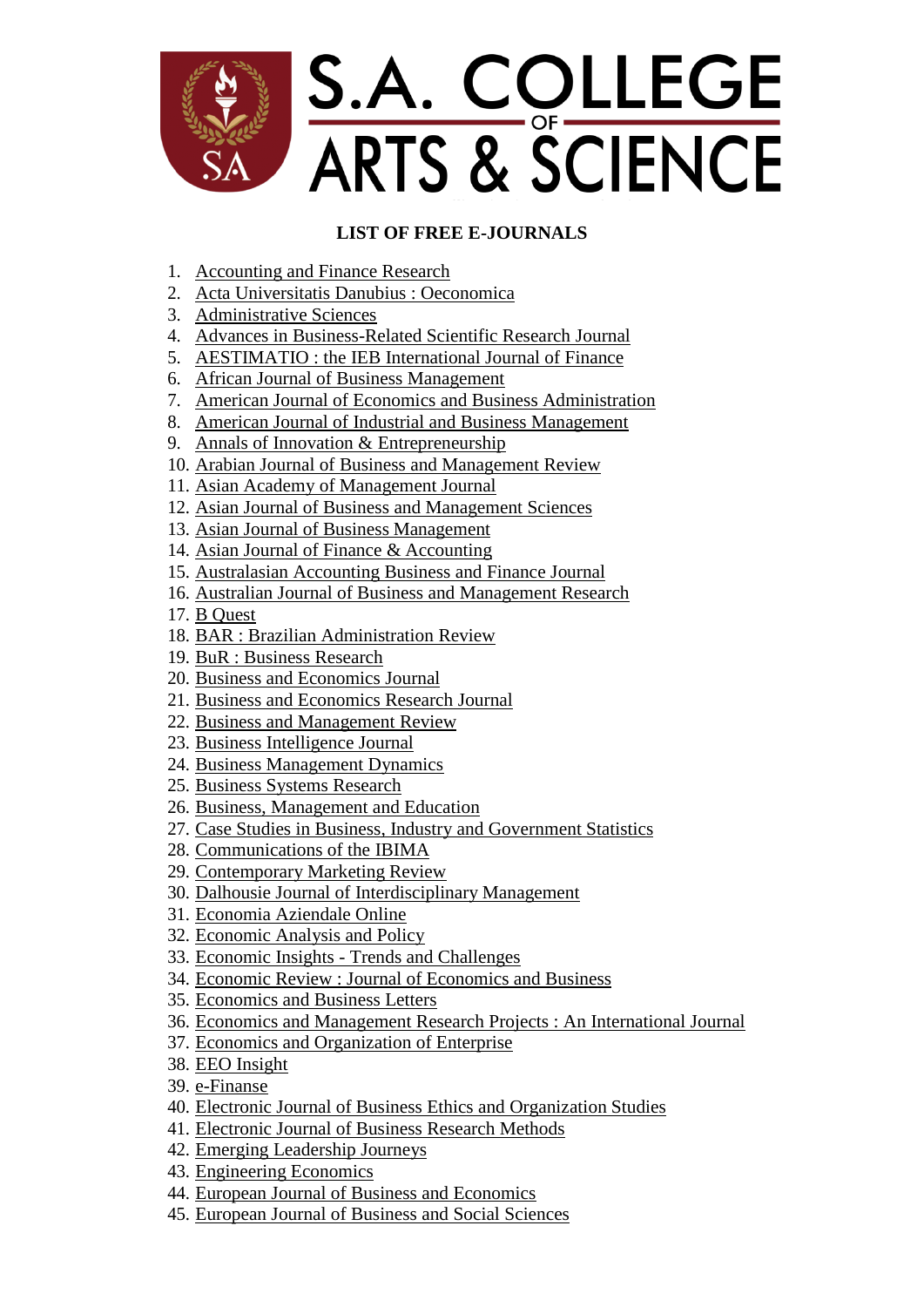

- 46. [Far East Journal of Marketing and](http://www.fareastjournals.com/journal_detail.aspx?jid=22) Management
- 47. [Far East Journal of Psychology and](http://www.fareastjournals.com/journal_detail.aspx?jid=18) Business
- 48. [Financial Assets and](http://fai.econ.muni.cz/) Investing
- 49. [Financial Counseling and](http://www.afcpe.org/publications/journal-articles.php) Planning
- 50. [Folia Oeconomica](http://versita.metapress.com/content/120798/) Stetinensia
- 51. [Global Advances in Business](http://commons.emich.edu/gabc/) Communication
- 52. [IBIMA Business Review](http://www.ibimapublishing.com/journals/IBIMABR/ibimabr.html)
- 53. [iBusiness](http://www.scirp.org/journal/ib)
- 54. [Information Management and Business](http://www.ifrnd.org/journal_imbr.php) Review
- 55. Integraci $\tilde{A}^3$ n & Comercio
- 56. [Interdisciplinary Journal of Contemporary Research in Business](http://www.ijcrb.webs.com/) (IJCRB)
- 57. [Interdisciplinary Journal of Research in](http://www.idjrb.com/) Business
- 58. [International Business and](http://www.cscanada.net/index.php/ibm) Management
- 59. [International Business](http://ccsenet.org/journal/index.php/ibr/) Research
- 60. [International Journal of Academic Research in Business and Social](http://www.hrmars.com/index.php?page=ijarbss) Sciences
- 61. [International Journal of Business Administration](http://www.sciedu.ca/journal/index.php/ijba)
- 62. [International Journal of Business and Management](http://ccsenet.org/journal/index.php/ijbm/)
- 63. [International Journal of Business and Management](http://www.sobiad.org/eJOURNALS/journal_IJBM/index.html) Studies
- 64. [International Journal of Business Research and](http://www.cscjournals.org/csc/description.php?JCode=IJBRM) Management
- 65. [International Journal of Business Science and Applied](http://www.business-and-management.org/) Management
- 66. [International Journal of Contemporary Business](http://akpinsight.webs.com/researchpaperpublications.htm) Studies
- 67. [International Journal of Digital Accounting](http://www.uhu.es/ijdar) Research
- 68. [International Journal of eBusiness and eGovernment](http://www.sobiad.org/eJOURNALS/journal_IJEBEG/index.html) Studies
- 69. [International Journal of Electronic Business Management](http://ijebm.ie.nthu.edu.tw/IJEBM_Web/index.htm)
- 70. [International Journal of Financial](http://www.sciedu.ca/journal/index.php/ijfr) Research
- 71. [International Journal of Information, Business and](http://ijibm.site666.com/) Management
- 72. [International Journal of Leadership Studies](http://www.regent.edu/ijls)
- 73. [International Journal of Management and Business](http://www.ijmbr.org/) Research
- 74. [International Journal of Managing Value and Supply](http://airccse.org/journal/mvsc/ijmvsc.html) Chains
- 75. [International Journal of Marketing](http://www.ccsenet.org/journal/index.php/ijms/index) Studies
- 76. [International Journal of Research Studies in](http://www.consortiacademia.org/index.php/ijrsm) Management
- 77. [International Review of Management and](http://econjournals.com/index.php/irmm) Marketing
- 78. [Investment Analysts](http://www.iassa.co.za/journals/) Journal
- 79. [Iranian Journal of Management](http://www.ijms.ir/index.htm) Studies
- 80. [Journal of Academic and Business](http://www.aabri.com/jabe.html) Ethics
- 81. [Journal of Applied Finance and](http://www.scienpress.com/journal_focus.asp?Main_Id=56) Banking
- 82. [Journal of Behavioral and Applied](http://www.ibam.com/jbam.html) Management
- 83. [Journal of Behavioral Studies in](http://www.aabri.com/jbsb.html) Business
- 84. [Journal of Business Studies](http://jbsq.org/) Quarterly
- 85. [Journal of Business Systems, Governance and](http://www.jbsge.vu.edu.au/) Ethics
- 86. [Journal of Case Research](http://www.aabri.com/jcrbe.html) in Business and Economics
- 87. Journal of [Commerce](http://www.joc.hcc.edu.pk/)
- 88. [Journal of E-Government Studies and Best](http://www.ibimapublishing.com/journals/JEGSBP/jegsbp.html) Practices
- 89. [Journal of Electronic Commerce](http://www.csulb.edu/journals/jecr/) Research
- 90. [Journal of Emerging Knowledge on Emerging](http://digitalcommons.kennesaw.edu/jekem/) Markets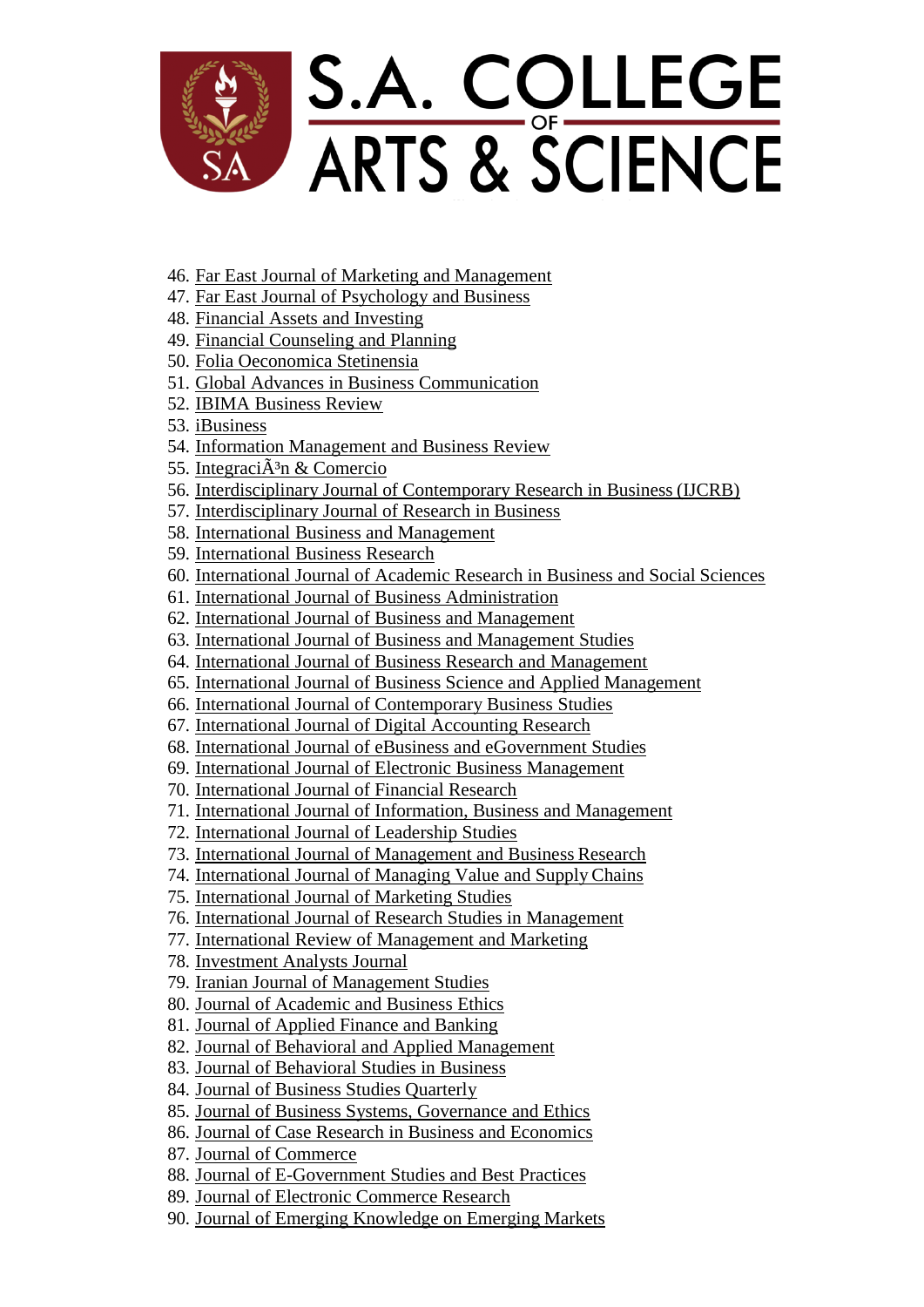

- 91. [Journal of Empirical Generalisations in Marketing](http://www.empgens.com/) Science
- 92. [Journal of Entrepreneurship, Management and](http://www.jemi.edu.pl/) Innovation
- 93. [Journal of Finance and](http://www.aabri.com/jfa.html) Accountancy
- 94. [Journal of Intelligence Studies in](https://ojs.hh.se/index.php/JISIB) Business
- 95. [Journal of Interactive](http://jiad.org/) Advertising
- 96. [Journal of International Business and Cultural](http://www.aabri.com/jibcs.html) Studies
- 97. [Journal of International Research Publications : Economy &](http://www.economy-business.eu/index.htm) Business
- 98. [Journal of Internet Banking and](http://www.arraydev.com/commerce/jibc/) Commerce
- 99. [Journal of Internet Business](http://jib.debii.curtin.edu.au/)
- 100. [Journal of Knowledge Management](http://www.tlainc.com/jkmp.htm) Practice
- 101. [Journal of Knowledge Management, Economics and](http://www.scientificpapers.org/) Information Technology
- 102. [Journal of Management and Marketing](http://www.aabri.com/jmmr.html) Research
- 103. [Journal of Management and](http://www.sciedu.ca/journal/index.php/jms) Strategy
- 104. [Journal of Management Research](http://www.macrothink.org/journal/index.php/jmr/index)
- 105. [Journal of Mathematical Finance](http://www.scirp.org/journal/jmf/)
- 106. [Journal of Organization](http://ojs.statsbiblioteket.dk/index.php/jod) Design
- 107. [Journal of Project, Program & Portfolio](http://epress.lib.uts.edu.au/ojs/index.php/pppm/index) Management
- 108. [Journal of Research for](http://www.jrconsumers.com/) Consumers
- 109. [Journal of Service Science and](http://www.scirp.org/journal/jssm/) Management
- 110. [Journal of Systems Integration](http://www.si-journal.org/)
- 111. [Journal of Theoretical and Applied Electronic Commerce](http://www.jtaer.com/) Research
- 112. [Journal of Women's Entrepreneurship and](http://www.ien.bg.ac.rs/index.php?option=com_content&view=article&id=51&Itemid=13&lang=en) Education
- 113. Jurnal [Kemanusiaan](http://www.fppsm.utm.my/jurnal-kemanusiaan.html)
- 114. [KASBIT Business](http://www.kasbit.edu.pk/Journal/kasbitbusinessJournalvol.htm) Journal
- 115. [KCA Journal of Business](http://www.kcajournals.com/index) Management
- 116. [LogForum](http://www.logforum.net/)
- 117. [M@n@gement](http://www.management-aims.com/)
- 118. [Management &](http://www.mnmk.ro/) Marketing
- 119. [Management & Marketing](http://www.managementmarketing.ro/) (Bucharest)
- 120. [Management : Journal of Contemporary Management](http://www.efst.hr/management) Issues
- 121. [Management Science Letters](http://growingscience.com/msl/msl.html)
- 122. [Manager](http://manager.faa.ro/)
- 123. [Managing Global](http://www.mgt.fm-kp.si/) Transitions
- 124. MIBES [Transactions](http://www.bs.teilar.gr/mtol)
- 125. [Michigan Journal of Business](http://www.michiganjb.org/)
- 126. [Open Business](http://www.bentham.org/open/tobj/) Journal
- 127. [Open Textile](http://www.bentham.org/open/totextilej/index.htm) Journal
- 128. [Organizacija](http://versita.metapress.com/content/121156/)
- 129. [Organizations and Markets in Emerging](http://www.om.ef.vu.lt/) Economies
- 130. [Pakistan Journal of Commerce and Social](http://www.jespk.net/) Sciences
- 131. [Perspectives of Innovations, Economics and](http://academicpublishingplatforms.com/journal.php?journal=PIEB) Business
- 132. [Petroleum-Gas University of Ploiesti Bulletin : Economic Sciences](http://www.upg-bulletin-se.ro/) Series
- 133. [Product : Management &](http://pmd.hostcentral.com.br/) Development
- 134. [Public Administration and](http://spaef.com/pam.php) Management
- 135. [Quality Innovation](http://www.qip-journal.eu/) Prosperity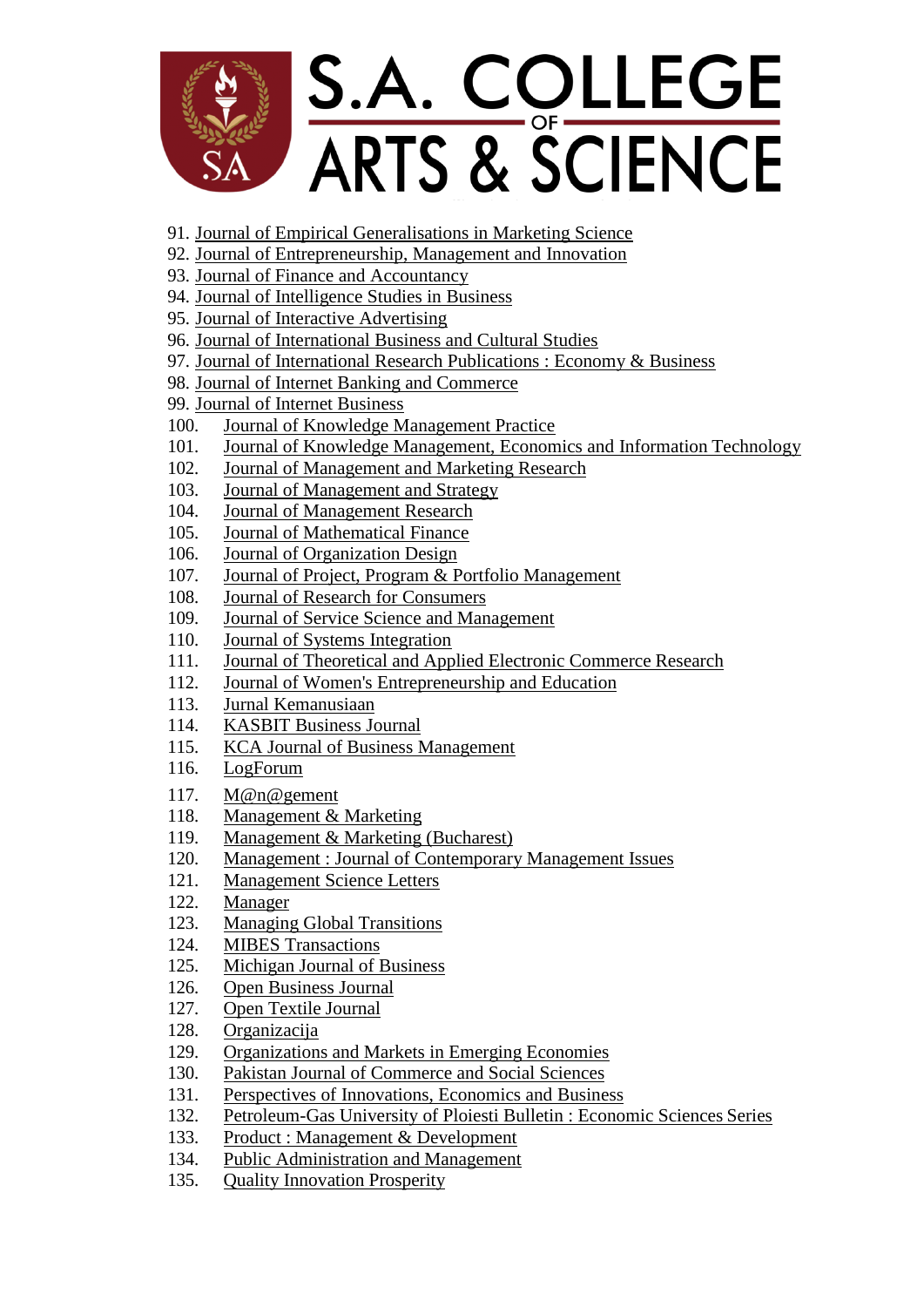

- 136. [Rationality, Markets and](http://www.rmm-journal.de/index.html) Morals
- 137. [Research and Practice in Human Resource Management](http://rphrm.curtin.edu.au/)
- 138. [Research in Business and Economics](http://www.aabri.com/rbej.html) Journal
- 139. [Research Journal of Commerce & Behavioural](http://www.theinternationaljournal.org/ojs/index.php?journal=rjcbs) Science
- 140. [Research Journal of Science and IT Management](http://www.theinternationaljournal.org/ojs/index.php?journal=rjitsm)
- 141. [Review of Finance and](http://www.rfb.ase.ro/Default.aspx) Banking
- 142. [Revista de Métodos Cuantitativos para la EconomÃa y la](http://www.upo.es/RevMetCuant/) Empresa
- 143. [Revista Empresarial Inter](http://ceajournal.metro.inter.edu/) Metro
- 144. [Scientific Annals of the Alexandru Ioan Cuza University of Iasi : Economic](http://anale.feaa.uaic.ro/anale/en/) [Sciences](http://anale.feaa.uaic.ro/anale/en/) Series
- 145. [Serbian Journal of](http://www.sjm06.com/) Management
- 146. [SERIEs : Journal of the Spanish Economic](http://www.springerlink.com/content/1869-4187) Association
- 147. Social [Technologies](http://www.mruni.eu/en/mokslo_darbai/st/apie_leidini/)
- 148. [South East European Journal of Economics and](http://versita.metapress.com/content/120842/) Business
- 149. [Southern African Business](http://www.unisa.ac.za/default.asp?Cmd=ViewContent&ContentID=22335) Review
- 150. [Strategic Leadership](http://strategicleadershipreview.org/) Review
- 151. [Studia Commercialia](http://versita.com/scb/) Bratislavensia
- 152. [Studia Universitatis BabeÅŸ-Bolyai Negotia](http://studia.ubbcluj.ro/serii/negotia/index_en.html)
- 153. [Studies in Business and](http://eccsf.ulbsibiu.ro/publicatii.html) Economics
- 154. [Technology and](http://www.scirp.org/journal/ti) Investment
- 155. [Technology Innovation Management](http://timreview.ca/) Review
- 156. [Terengganu International Management and Business](http://timbej.uitm.edu.my/) Journal
- 157. [The IMP Journal](http://www.impjournal.org/)
- 158. [The Romanian Economic](http://www.rejournal.eu/) Journal
- 159. [Theoretical and Applied](http://www.ectap.ro/) Economics
- 160. [TMC Academic](http://www.tmc.edu.sg/index.php/tmc-academic-journal) Journal
- 161. [UTMS Journal of](http://www.utms.cc/e-student/index.php?option=com_content&view=article&id=29&Itemid=418) Economics
- 162. [WPOM : Working Papers on Operations](http://rogle.webs.upv.es/rogleWPOM.html) [Management](http://rogle.webs.upv.es/rogleWPOM.html)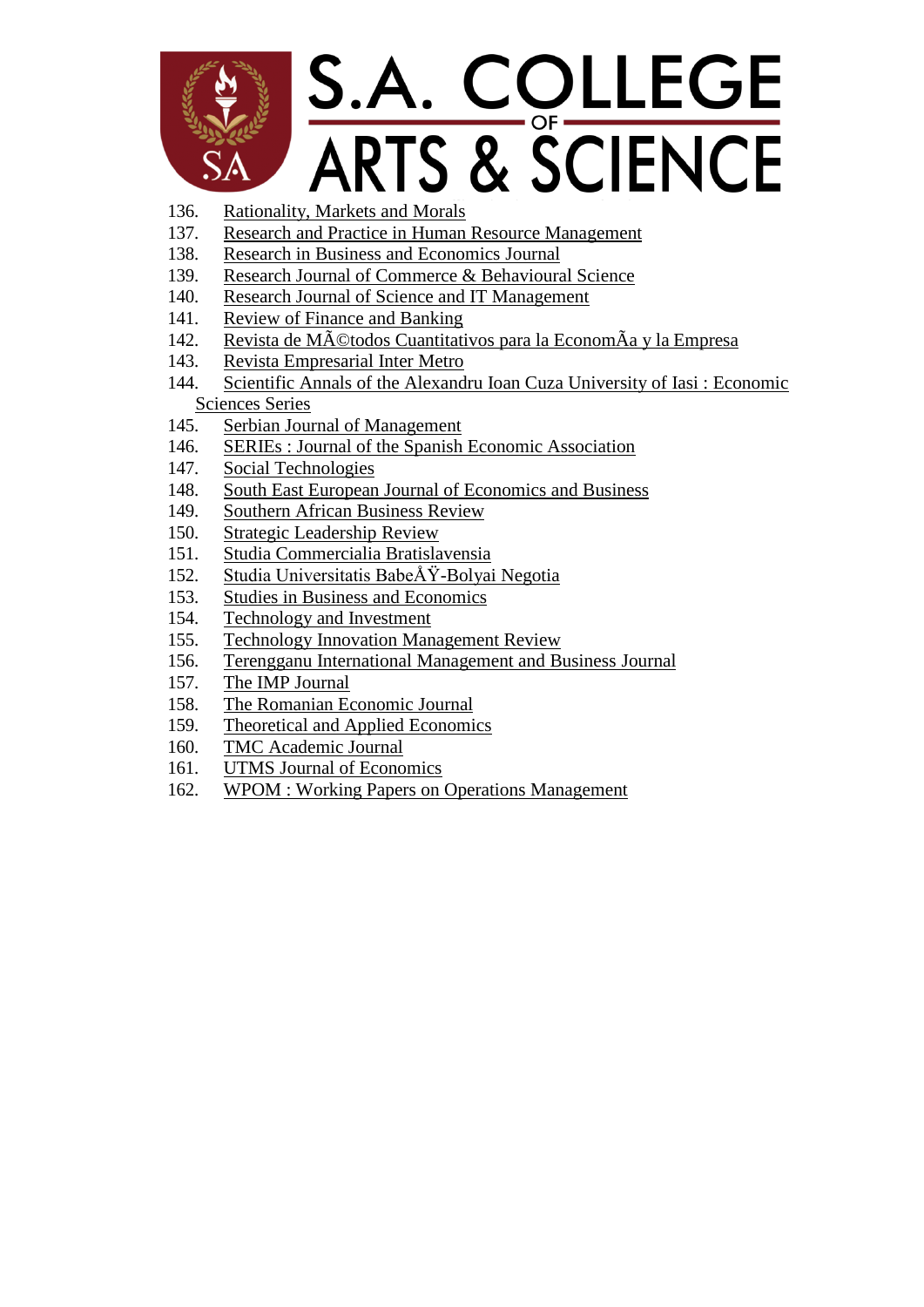